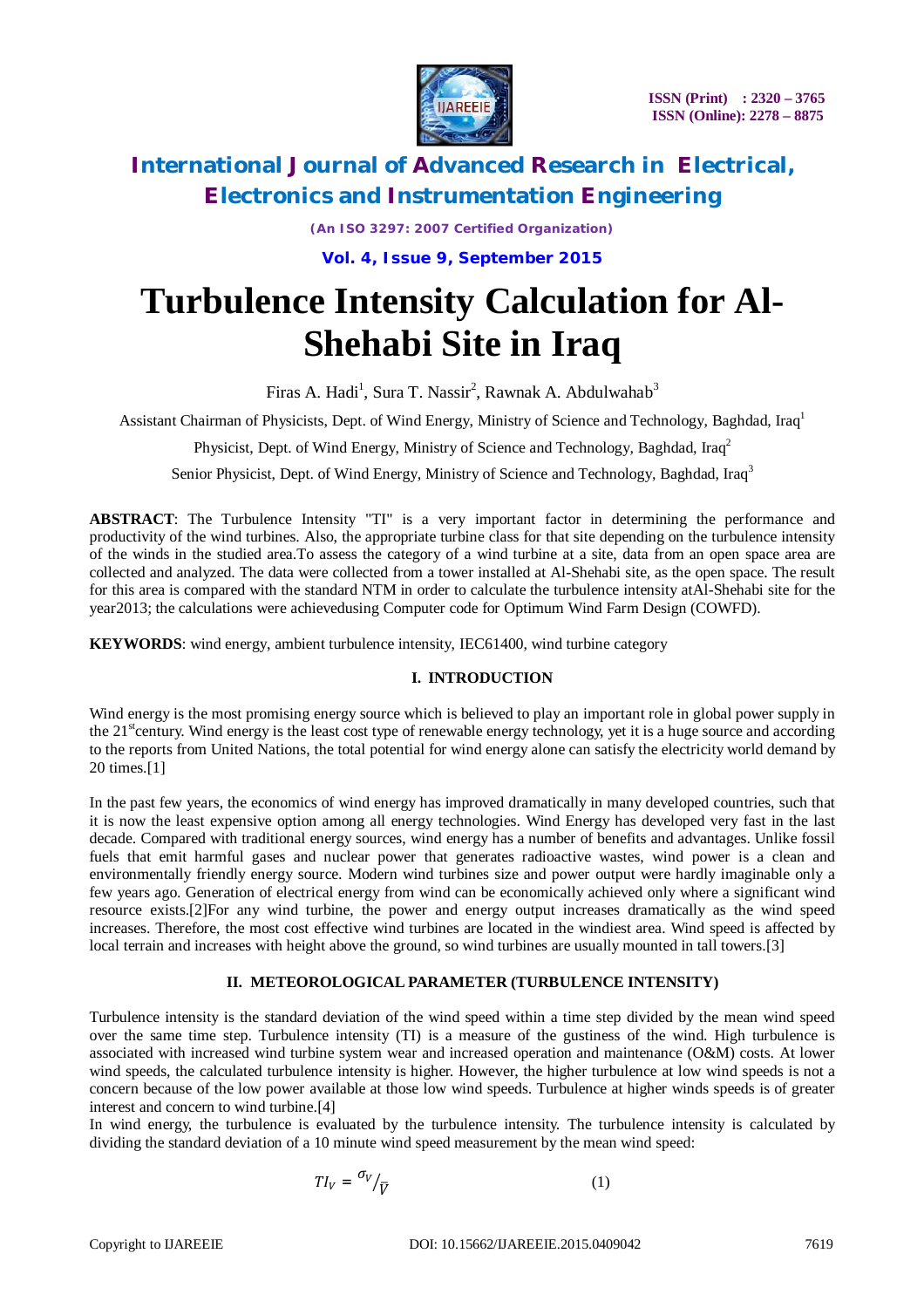

*(An ISO 3297: 2007 Certified Organization)*

#### **Vol. 4, Issue 9, September 2015**

where  $\sigma_V$  is the standard deviation of wind speed variations about the mean wind speed  $\bar{V}$ , due to this definition  $T I_V$  can become infinitely large when the wind speed reaches zero.

According to IEC61400-1 edition 2, NTM for small wind turbine states that the expected standard deviation of longitudinal wind  $\sigma$ 1, should be given by [2]:

$$
\sigma_1=\tfrac{I_{15}(15m/sec+aV_{hub})}{a+1}+\Delta\sigma_1(2)
$$

where,  $I_{15}$  = is the assumed turbulence intensity at a mean wind speed of 15m/s. a= is a slope parameter.

 $V_{huh}$  = is the wind speed at hub height averaged over 10min, see Table 1.

These parameters have a constant value of  $I_{15} = 18\%$  and 16% for class A and B respectively, where  $a = 2$  for class A.

a=3 for class B (see Table1).

The term  $\Delta \sigma_1$  in Eq. (2) is a modification which let the model correspond to different percentile values.

$$
\Delta \sigma_1 = 2(P-1)I_{15} (3)
$$

where,

 $\sigma_1$  = is the hub-height longitudinal wind velocity standard deviation.

 $I_{15}$ = is the characteristic value of hub-height turbulence intensity at a 10 min average wind speed of 15 m/s and a function of turbine class (see Table 1).

 $p =$  is determined from the normal probability distribution function which corresponds to  $p = 0$  for the 50<sup>th</sup> percentile, and  $p = 1.28$  for the 90<sup>th</sup> percentile, and  $p = 1$  for the 84<sup>th</sup> percentile which defines the characteristic turbulence intensity.

| <b>WTG Class</b> |       |      | ш    | Ш    |             |              |  |  |
|------------------|-------|------|------|------|-------------|--------------|--|--|
| $V_{ave}$ (m/s)  |       | 10   | 8.5  | 7.5  | 6.0<br>30.0 |              |  |  |
| $V_{ref}(m/s)$   |       | 50   | 42.5 | 375  |             |              |  |  |
| A                | $-15$ | 0.18 | 0.18 | 0.18 | 0.18        | manufacturer |  |  |
|                  | a     |      |      |      |             |              |  |  |
|                  | 115   | 0.16 | 0.16 | 0.16 | 0.16        |              |  |  |
|                  | a     |      |      |      |             |              |  |  |

#### **Table 1: IEC 61400-1 1999 Edition 2**

The expected 10 minutes mean turbulence intensity, is given by normalizing Eq. (2) over*Vhub*.According to IEC61400-1 edition 3, NTM for large wind turbine states the expected standard deviation *σ*1 is described based on an approximation of the 90<sup>th</sup> percentile of the standard deviation of the longitudinal wind speed:[2]

$$
\sigma_1(90^{th}) = I_{ref}(0.75V_{hub} + 5.6 m/sec)
$$
 (4)

While the distribution value of the  $50<sup>th</sup>$  percentile standard deviation of the large wind turbine, is given as guidance by the following expression.[4]

$$
\sigma_1(50^{th}) = I_{ref}(0.75V_{hub} + 3.75m/sec)(5)
$$

Where, *Iref*= is the representative value of hub-height turbulence intensity at a 10 min average wind speed of 15m/s and a function of turbine class (see Table 2).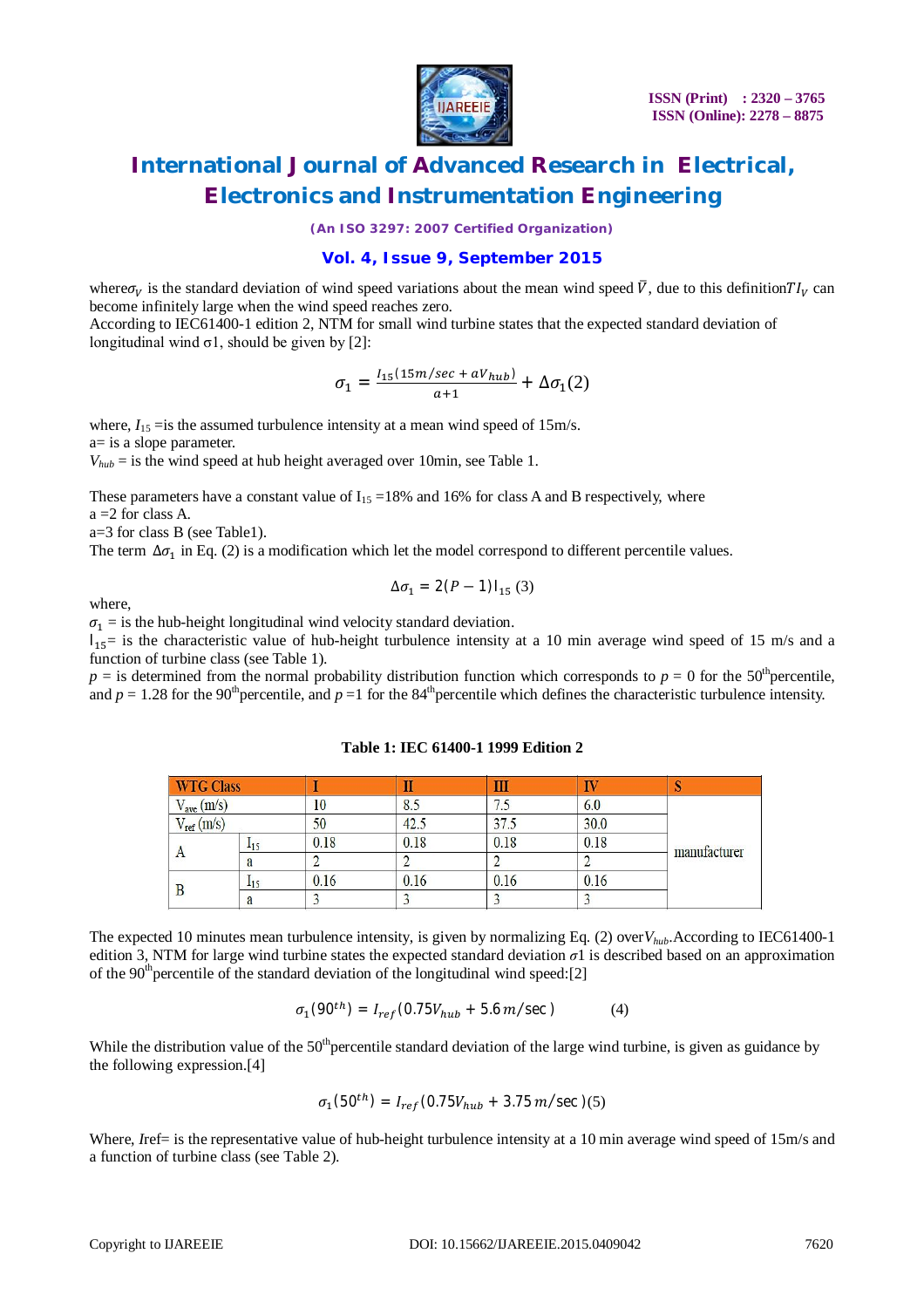

*(An ISO 3297: 2007 Certified Organization)*

#### **Vol. 4, Issue 9, September 2015**

#### **Table 2: IEC 61400-1 2005 Edition 3**

| <b>WTG Class</b>                        |      |                     |                                |  |
|-----------------------------------------|------|---------------------|--------------------------------|--|
| $V_{\text{ave}}\left(\text{m/s}\right)$ | 10   | o<br>$\mathbf{0}$ . | 75<br>$\overline{\phantom{a}}$ |  |
| $V_{ref}(m/s)$                          | 50   | 12                  | 37                             |  |
| $A I_{ref}$                             | 0.16 | manufacturer        |                                |  |
| $B I_{ref}$                             | 0.14 |                     |                                |  |
| $L_{ref}$                               | 0.12 |                     |                                |  |

The expected 10 minutes mean turbulence intensity is given by normalizing  $\sigma_{90}$  and  $\sigma_{50}$ over  $V_{hub}$ , as following:[5]

$$
I_{90} = \frac{\sigma_{90}}{V_{hub}}(6)
$$

$$
I_{50} = \frac{\sigma_{50}}{V_{buh}}(7)
$$

Here,  $\sigma_{50}$  is bin-average of measured 10min value;  $\sigma_{90}$ is bin-average of 10min values calculated from  $\sigma_{\text{ave}}$  and  $\sigma_{\sigma}$ by the following equation assuming IEC 61400-1 edition 2:[5]

$$
\sigma_{90} = \sigma_{ave} + \sigma_{\sigma}(8)
$$

Here, *σ<sub>σ</sub>*is 10min standard deviation bin-average values. In IEC 61400-1 edition 3, Eq. (9) represented as:[5]  $\sigma_{50} = \sigma_{ave} + 1.28 \sigma_{\sigma}(9)$ 

Ambient turbulence intensity in IEC 61400-1 edition 2 given by the representative value for a set of 10-minute time steps, each bin as the averaged value plus standard deviation of turbulence intensity, as follows:[2]

$$
TI_{90}=TI_{ave}+\sigma_{TI}(10)
$$

Also, the ambient turbulence intensity in IEC61400-1 edition 3 is the representative turbulence intensity, for a set of 10min time steps, is equal to the  $90<sup>th</sup>$  percentile of the turbulence intensity values. Assuming a normal distribution of these values, it represents the mean value plus 1.28 times standard deviations. The mean turbulence intensity is the mean value of all of the turbulence intensity data at a particular wind speed.[2]

$$
TI_{84th} = TI_{ave} + 1.28 \sigma_{TI}(11)
$$

#### **III. RESULTS AND DISCUSSIONS**

Al-Shehabi was selected as an open space site to study turbulence intensity effects. Fig. 1 shows its position on Iraq map. Data was collected from meteorological station for the year 2013 at 10m above ground level.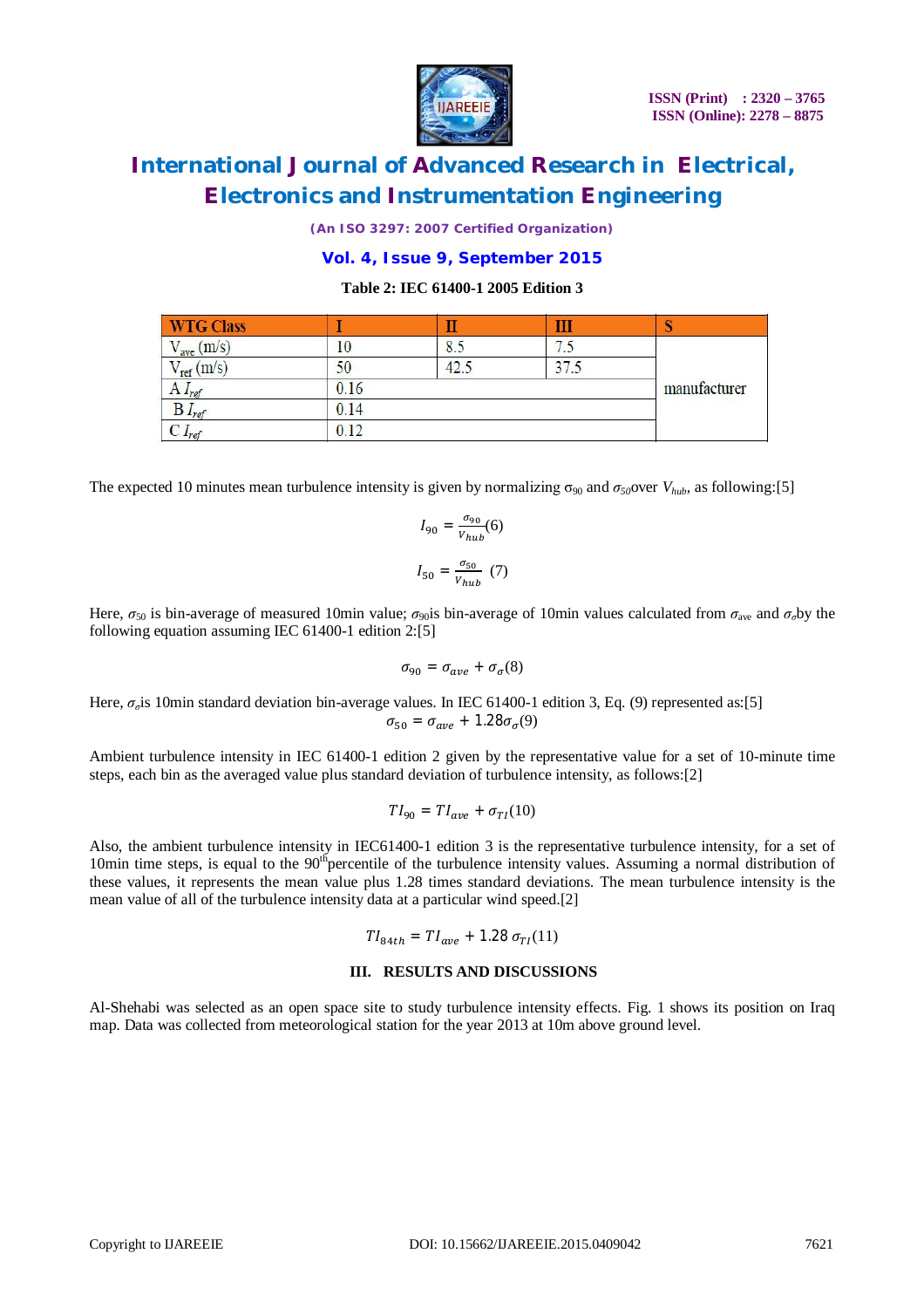

*(An ISO 3297: 2007 Certified Organization)*

### **Vol. 4, Issue 9, September 2015**



**Fig. 1** Iraq satellite image to indicate the area of study

The Fig.2 shows that wind rose divided into 12 sectorsexplained the distribution of frequency, speed and energy in different directions. Wind at this location blowing mostly from the northeastern, and northern directions, in addition to winds blowing from other directions.



**Fig.2** Wind rose diagram for Al-Shehabi 2013, 10m height

The standard deviation of wind speed is plotted as a function of mean wind speed, in both Figs. 3(a)-(b). The red dots represent each of calculated  $\sigma_v$  value. A linear regression is calculated, with the use of the least square method, and drawn as a pink color line through all of the  $\sigma_n$  points.

The calculated standard deviation are compared to the NTM given by Eq.(2), where the orange, black and green lines represents the three turbine classes A, B and C respectively (see Figs.3(3)-(b)), such that the turbine classes in the left graph represent the  $90<sup>th</sup>$  percentile, while the turbine classes in the three right graph represent the  $50<sup>th</sup>$  percentile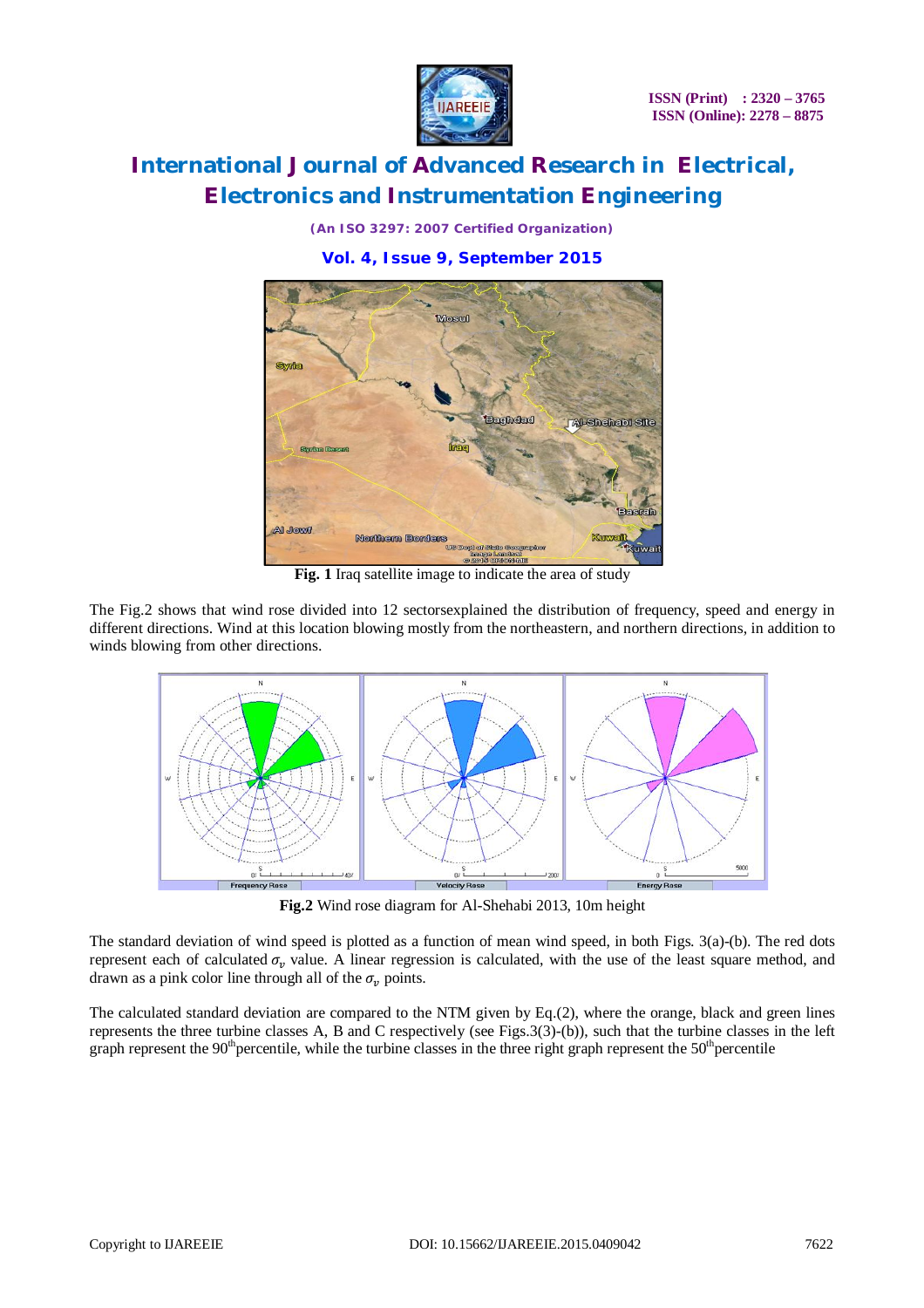

*(An ISO 3297: 2007 Certified Organization)*

### **Vol. 4, Issue 9, September 2015**



 $\bar{\nu}$ whichbelongs to Al-Shehabisite for LWT- 2013.

(b)  $50<sup>th</sup>%$  Standard deviation as a function of  $\bar{\nu}$ which belongs to Al-Shehabi site for LWT- 2013.

**Fig.3**Standard deviation as a function of  $\bar{v}$  which belongs to Al-Shehabi site for SWT

Figs. 4(a)-(b) show the results of turbulence intensity *TI*given by Eq. (1) in red dots.The calculated mean and representative *TI* (*TI*<sub>50</sub> and *TI*<sub>90</sub>) by Eqs.(4)-(5), where the orange, green and black lines in Figs. 4(a)–(b) represent the  $90<sup>th</sup>$  and  $50<sup>th</sup>$ NTM percentile, respectively and represent the three turbine categories A, B and C, respectively.



(a) 90<sup>th</sup>%turbulence intensity as a function of  $\bar{v}$  which belongsAl-Shehabi site for LWT-2013(b) 50<sup>th</sup>%turbulence intensity as a function of which belongs toAl-Shehabi site for LWT-2013

**Fig. 4** Turbulence intensity as a function of mean wind speed belongs to Al-Shehabi site for large wind turbine

In Fig. 5, the distribution of turbulence intensity, *TIv*, is shown in yellow bars divided into intervals with bin size of 5%. The left y-axis denotes the relative frequency of occurrence of *TIv*within different intervals. The maximum value of x-axes is taken to be (120% )for convenience.

The highest frequency of turbulence intensity is located in the range of (5-10%) with majority of frequency measurements arranged as(5-15%), for the years 2013. The cumulative frequency of turbulence is given on the right yaxis as a total number of elements.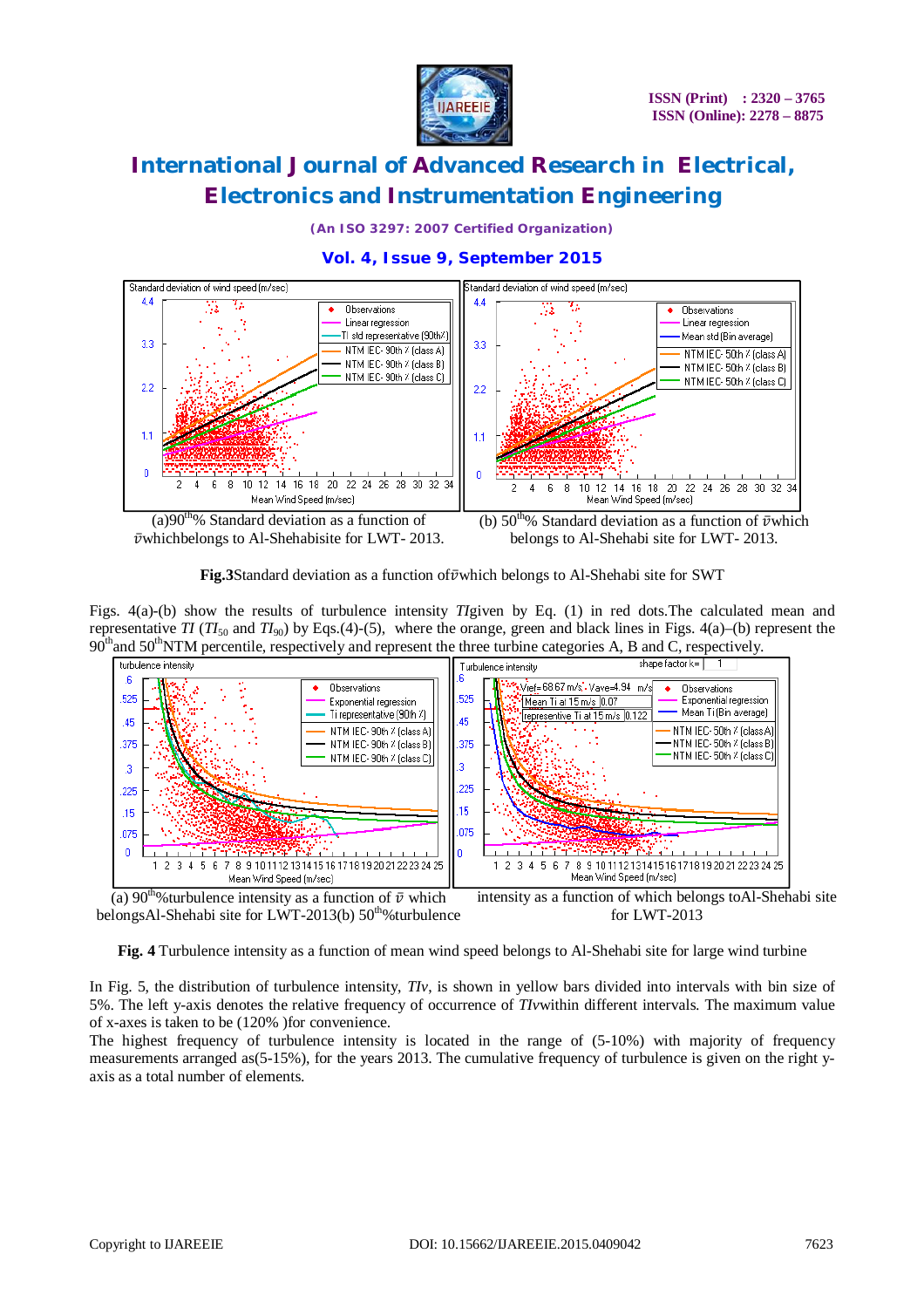

*(An ISO 3297: 2007 Certified Organization)*

### **Vol. 4, Issue 9, September 2015**



**Fig.5**Frequency of turbulence intensity and its cumulative as a function of turbulence intensity which belongs to Al-Shehabi site

The distributions (frequency) of *TI* as a function of mean wind speed can be seen in Fig. 6, representing by green bars binned with intervals of 1m/s. The frequency of turbulence intensity is given on the y-axis as a total number of elements in each wind speed interval. The highest frequency of turbulence intensity occurs at wind speed interval (1-2) m/s with value 24% for 2013.



**Fig.** 6TI as a function of  $\bar{v}$  which belongs to Al-Shehabi site

Now, it is possible to find turbulence intensity at each sector, the plots of TI as a function of wind speed in 8 sectors for Al-Shehabi sites are shown in Fig.7.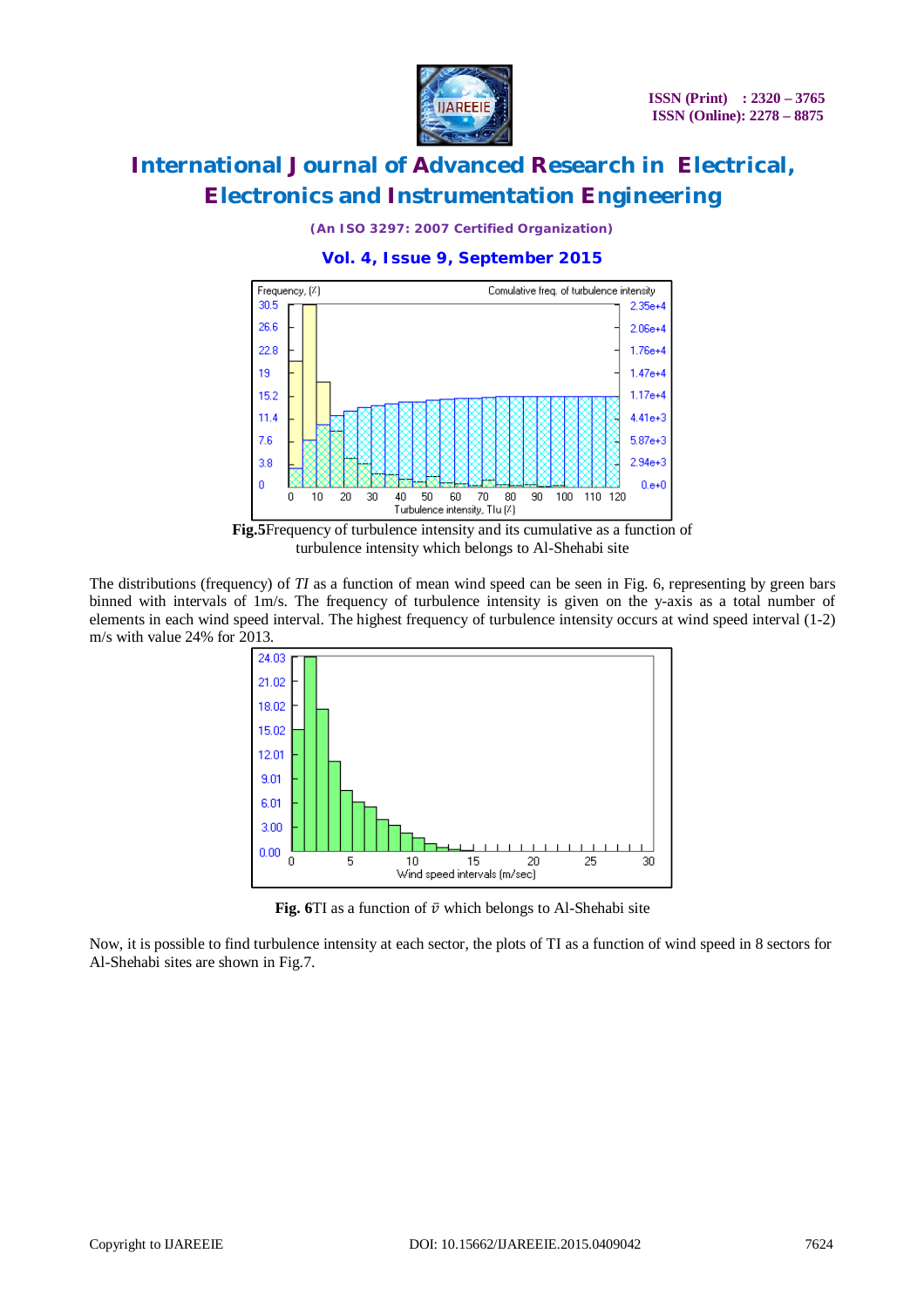

*(An ISO 3297: 2007 Certified Organization)*

### **Vol. 4, Issue 9, September 2015**



**Fig.7** Representative turbulence intensity (*I*rep) at different directions, Al-Shehabi (2013)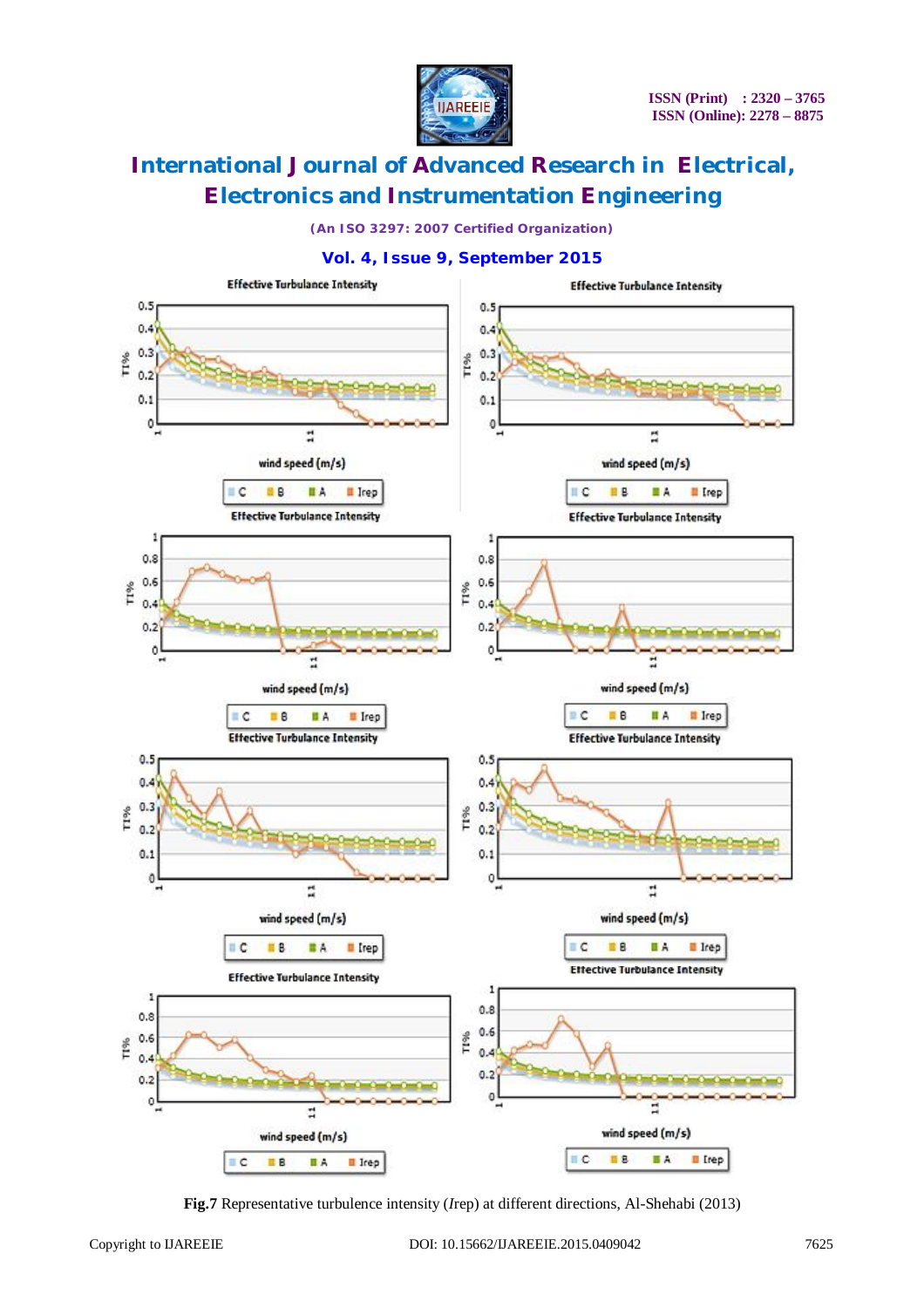

*(An ISO 3297: 2007 Certified Organization)*

### **Vol. 4, Issue 9, September 2015**

After computing *I*rep-s for each sector as shown in Fig. 7, now it could be possible to compute total*I*rep at wind speed 10m/sec for Al-Shehabi site. As expected from proceeding calculations, the results show that *I*rep for both locations, *I*rep= 0.160978 (see Table 3)

| Item/Sector No. |        | 2     |      | $\overline{4}$ |      | h    |      |      |
|-----------------|--------|-------|------|----------------|------|------|------|------|
| $Irep_S\%$      | 17.6   | 16.0  | 49.0 | 0.0            | 18.0 | 20.3 | 31.1 | 0.0  |
| $Freq_s\%$      | 36.1   | 31.4  | 3.5  | 3.2            | 4.7  | 6.5  | 2.7  | 3.3  |
| No. of Samples  | 12712  | 11056 | 1247 | 1138           | 1668 | 2303 | 943  | 1149 |
| $I$ rep_total=  | 0.1609 |       |      |                |      |      |      |      |

**Table 3:***I***rep\_s and** *I***rep for 8 sectors at wind speed 10m/sec for Al-Shehabi site**

The power curve measurement at a test site must include a measure of the turbulence level to permit a possible correction to the power curve. The effects of turbulence on wind turbine power curves are estimated in Fig.8. It is obvious that there is no change in the theoretical power curves of the two sites, because turbulence intensity at these sites is not high enough to make change in the theoretical power curves.



**Fig. 8**Effect of turbulence intensity on power curve at two sites

#### **IV. CONCLUSION**

The observations from Al-Shehabi site show that the turbulence characteristics of terrain has no deviation from what is estimated by the NTM, as it is defined for the standard LWT and SWT classes, and that is beyond the roughness of the site. Turbulence makes no changes to the output power from a wind turbine, at the same time increases fatigue load and little periodic maintenance, which has no effect on the turbine life and no increasing makes no turbine total cost.

#### **REFERENCES**

- [1] Muhammad, S. H. (2012), "Investigating whether the turbulence model from existing small wind turbine standards is valid for rooftop sites", M.Sc. Thesis, School Of Engineering And Energy, Murdoch University, Australia.
- [2] Firas A. H. (2014), "Constructing A Mathematical Statistical Model for Wind Energy in Iraq Using Different Weibull Distribution Functions", Ph.D. Thesis, Department of Physics, Al-Nahrain University, Iraq.
- [3] Mohammed A. S., Ayad A. A., Firas A. H. "Ambient Turbulence Intensity Calculation for Al-Nasiriyah Province in Iraq", Iraqi Journal of Science, Vol.55, No.2A, pp.561-571, 2014.
- [4] Manwell, J., McGowan, J., and Rogers A. (2002) "Wind Energy Explained", John Wiley & Sons Ltd, West Sussex, England